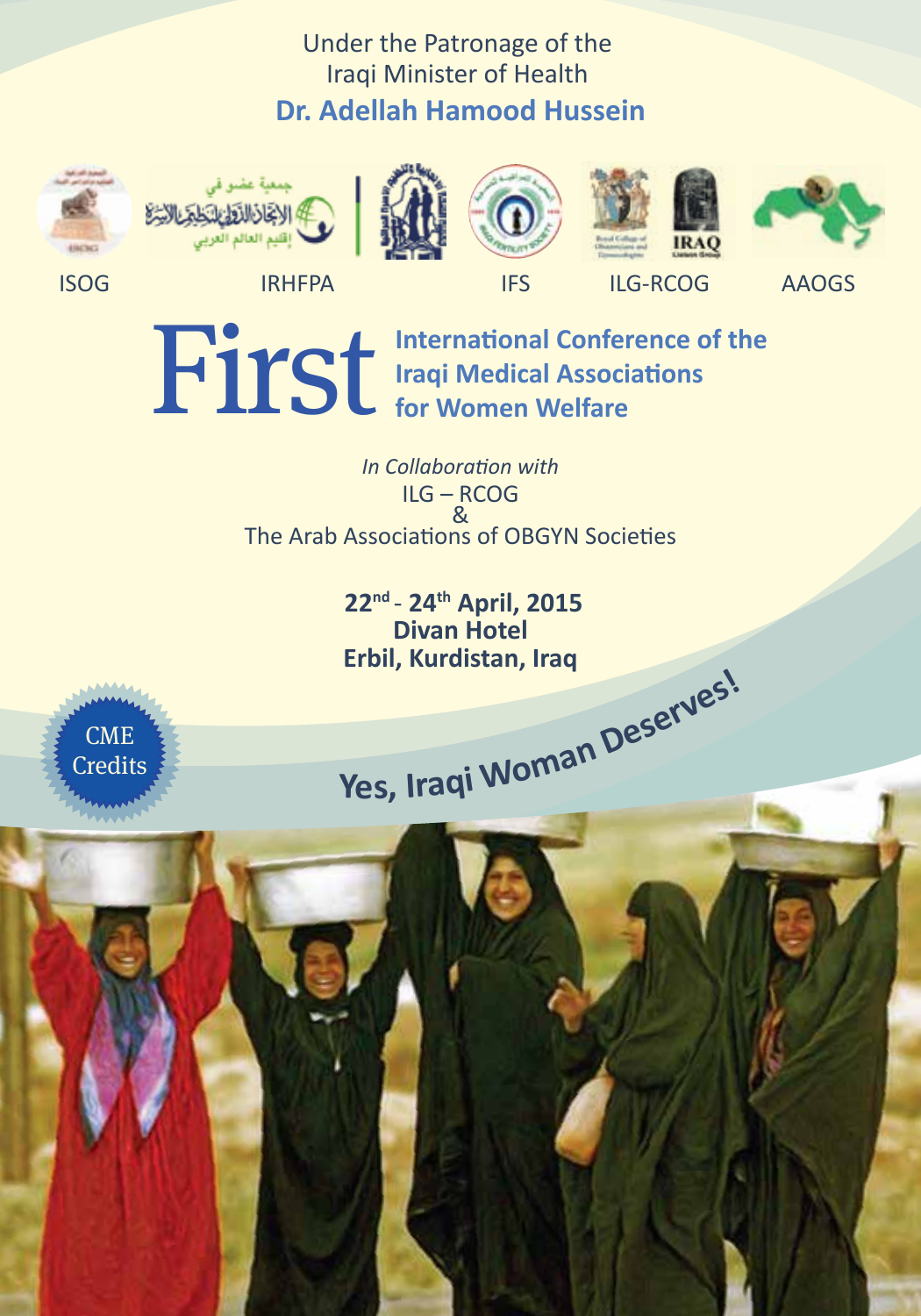# **Welcome Message**

On behalf of the Organizing Committee, I am honored and delighted to welcome your participation to the **"First International Conference of the Iraqi Medical Associations for Women Welfare"**, in collaboration with ILG – RCOG and the Arab associations of OBGYB Societies, scheduled to take place from April 22<sup>nd</sup> until April 24<sup>th</sup> 2015, at the Divan Hotel – Erbil Kurdistan, Iraq.

Our conference program is rich, varied and will provide an opportunity to the participants to share new and existing experiences, exchange information and update their knowledge on the latest Obstetrics and Gynecology issues.

The conference has invited several eminent international experts from around the world and many great efforts have been made to structure a program of topics to meet the needs Iraqi OBGYN specialists in their routine of daily practices.

We anticipate stimulating and interactive discussions throughout the program with lecture slide, seminars and special sessions.

We look forward to your active participation and involvement in the scientific-social events of this gathering, assuring you that every effort will be made to make your journey and stay amongst us in Erbil Kurdistan, Iraq

**Sarmad Khunda** *President of the Conference* 

# **Committee Members**

#### **President of the Conference**

**Sarmad Khunda** FRCS, FRCOG Professor of OBGYN

#### **Coordinator of the Conference**

**Amal Fatuhi Murad** FRCS, MRCOG President of the Iraqi Society of Obstetrics & Gynecology, Consultant OBGYN

#### **President of the Organizing Committee**

**Inas Al-Hamdani** Chairwoman of the IRHFPA, Consultant OBG, Head of OBG department at Elwyia Maternity Teaching Hospital, Baghdad

#### **Secretary General of the Conference**

**Ali Al-Hussaini** CABOG Assistant Prof. Consultant, Head of Dept of OBGYN at Diyala College of Medicine

#### **Head of Scientific Committee**

**Taghreed Alhaidari** CABOG Assistant Prof. / Consultant Obs. & Gyn., Head of Scientific Unit, Alkindy College of Medicine, Baghdad University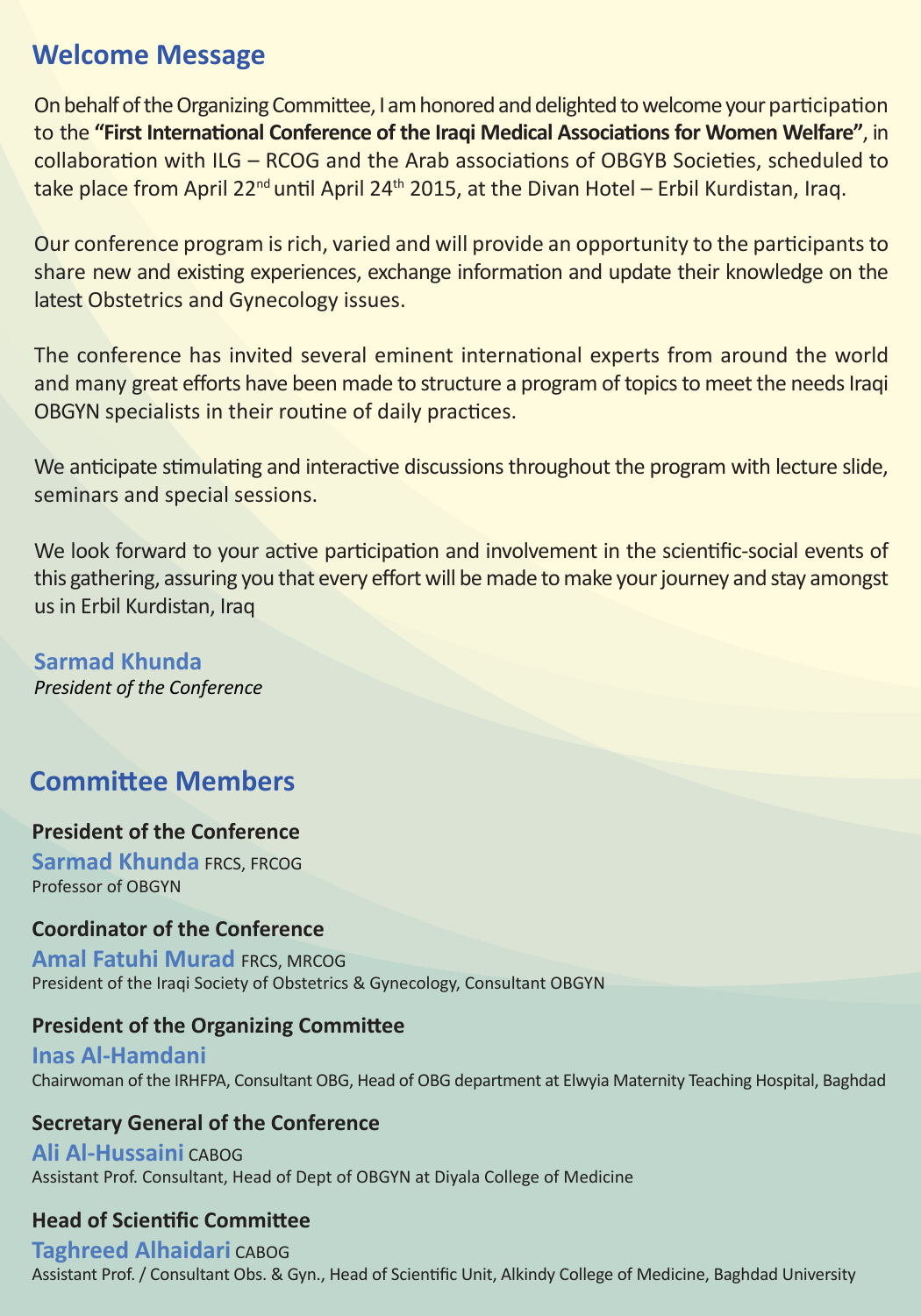# **Topics**

### Maternal & Fetal Medicine

- Maternal mortality (Global, Regional & National)
- Recent modalities in assisted vaginal delivery
- Early pregnancy failure
- Preterm labour / evidence base management
- PPH / new evidence

## Gynecological Oncology

## General Gynecology & Surgery

- Endoscopic surgery (Laparoscopic & Hysteroscopic / Recent Advance)
- Update in fibroid management

## Pelvic Floor Disorders & Surgery

- Aesthetic surgical & non surgical vaginoplasty
- Advances in uterine prolapse & incontinence management

### Advances in Infertility Management

- Endocrinological aspect of the management
- Implantation failure & sequel
- Significance of necrotizing factors in PCOS
- Update in ovulation induction

## Reproductive Options

- Birth control

## Infection in Obstetrics & Gynecology

- HIV (Iraqi Status)
- Vaginal hygiene
- Antivral therapy in obstetrics & gynecology

### Ethical Issues & Women Health

- Caesarean section?
- IVF
- Abortion

## Women's Sexual and Reproductive Rights

- Multi-marriage
- Early marriage (Video + Presentation)
- Woman Circumcision (Video)
- Socio-medical problem among Iraqi displaced women
- Violence against women & girls
- Adolescences health issues (Including Sexual Education)

### Imaging in Obstetrics & Gynecology

- Three & four D U/S in obstetrics & gynecology
- MRI in obstetrics & gynecology

### Safety & Quality

- Training courses / benefit + evidences
- Simulators